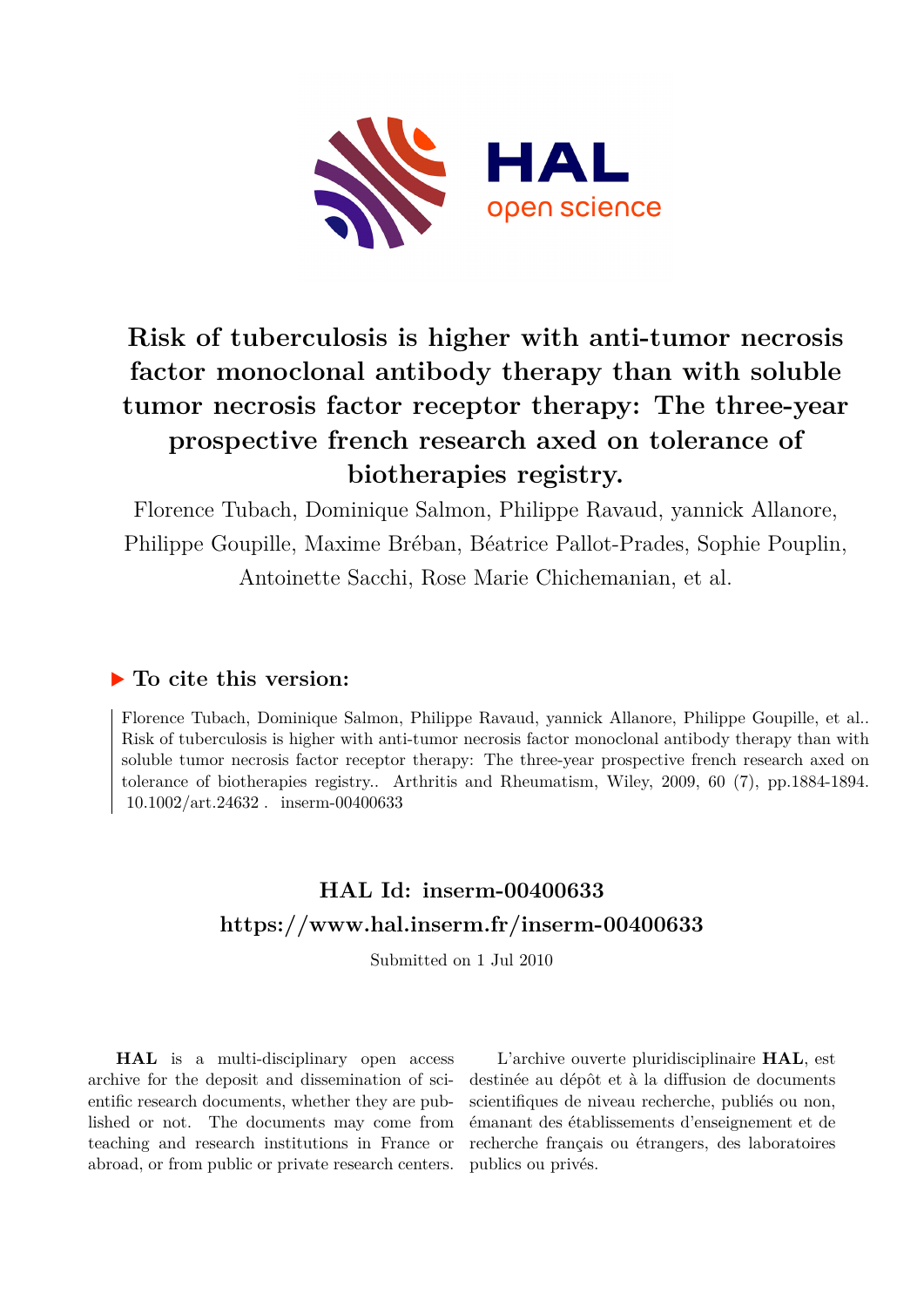## *Risk of tuberculosis is higher with anti-tumor necrosis factor monoclonal antibody therapy than with soluble tumor necrosis factor receptor therapy: The three-year prospective French Research Axed on Tolerance of Biotherapies registry*

**Florence Tubach** 2 1 # **, Dominique Salmon** 3 # **, Philippe Ravaud** 1 2 **, Yannick Allanore** <sup>4</sup> **, Philippe Goupille** <sup>5</sup> **, Maxime Br**é**ban** <sup>6</sup> **, B**é **atrice Pallot-Prades** <sup>7</sup> **, Sophie Pouplin** <sup>8</sup> **, Antoinette Sacchi** <sup>9</sup> **, Rose Marie Chichemanian** <sup>10</sup> **, St**é**phane Bretagne** <sup>11</sup> **, Dominique Emilie** <sup>12</sup>, Marc Lemann<sup>13</sup>, Olivier Lorthololary<sup>14</sup>, Xavier Mariette<sup>15\*</sup> **for the RATIO group**

*Mod les et m thodes de l valuation th rapeutique des maladies chroniques 1* <sup>è</sup> <sup>é</sup> 'é <sup>é</sup> *INSERM : U738 , Universit*é *Paris-Diderot - Paris VII , Facult* é *de m*é*decine Paris 7 16, Rue Henri Huchard 75018 Paris,FR*

*D partement d pid miologie, biostatistique et recherche clinique 2* <sup>é</sup> 'é <sup>é</sup> *AP-HP , H*ô*pital Bichat - Claude Bernard , 46 rue Henri Huchard 75018 Paris,FR*

*Service de m decine interne 3* <sup>é</sup> *AP-HP , H*ô*pital Cochin , Universit*é *Paris Descartes , 27 rue du Faubourg Saint Antoine, 75679 Paris Cedex 14, France,FR*

*Service de rhumatologie 4 AP-HP , H*ô*pital Cochin , Universit*é *Paris Descartes , 27 rue du Faubourg Saint-Jacques 75679 Paris Cedex 14,FR*

*Service de rhumatologie 5 CHU Tours , Universit*é *Fran*ç*ois Rabelais - Tours , Tours,FR*

*Service de Rhumatologie 6 AP-HP , H*ô*pital Ambroise Par*<sup>é</sup> *, 9 avenue Charles-de-Gaulle 92100 Boulogne,FR*

*Service de rhumatologie 7 H*ô*pital Bellevue , Saint-Etienne,FR*

*Service de rhumatologie 8 CHU Rouen , 76000 Rouen,FR*

*CH F. Quesnay, Service de m decine interne 9* <sup>é</sup> *Centre hospitalier F. Quesnay , Mantes la Jolie,FR*

*Centre r gional de pharmacovigilance 10* <sup>é</sup> *Centre r*é*gional de pharmacovigilance , Nice,FR*

*Service de parasitologie 11 AP-HP , H*ô*pital Henri Mondor , Universit*é *Paris-Est , Cr*é*teil,FR*

*Service d h pato-gastro-ent rologie 12*  ' é é *AP-HP , H*ô*pital Saint-Louis , Universit*é *Paris-Diderot - Paris VII , 1 avenue Claude Vellefaux 75475 Paris,FR*

*Cytokines, chimiokines et immunopathologie 13 INSERM : U764 , IFR13 , Universit*é *Paris Sud - Paris XI , Centre de Recherche Inserm 32, Rue Des Carnets 92140 CLAMART,FR*

*Service des maladies infectieuses et tropicales 14 Universit*é *Paris Descartes , AP-HP , H*ô*pital Necker - Enfants Malades , Centre d*' *infectiologie Necker-Pasteur , Paris,FR*

*Immunologie antivirale syst mique et c r brale 15* <sup>é</sup> <sup>é</sup> <sup>é</sup> *INSERM : U802 , IFR93 , Universit*é *Paris Sud - Paris XI , Faculte de Medecine Paris Sud 63, Rue Gabriel Peri 94276 LE KREMLIN BICETRE CEDEX,FR*

\* Correspondence should be adressed to: Xavier Mariette <xavier.mariette@bct.aphp.fr >

 $#$  the two authors contributed equally to the work

#### **Abstract Background**

**Tuberculosis (TB) is associated with anti-tumour necrosis factor (TNF) therapy but whether it is drug-specific remains a concern. Our objective was to describe cases of tuberculosis associated with anti-TNF therapy, identify risk factors and estimate the incidence.**

### **Methods**

**An incidence study with the French population as reference and a case-control analysis. We collected, for 3 years, cases of TB among French patients receiving anti-TNF therapy, whatever the indication, with two controls treated with anti-TNF agents per case.**

## **Results**

**We collected 69 cases of TB in patients treated for rheumatoid arthritis (n**=**40), spondylarthropathies (n**=**18), inflammatory colitis (n**= **9), psoriasis (n**=**1) and Beh**ç**et**'**s disease (n**=**1) treated with infliximab (n**=**36), adalimumab (n**=**28) and etanercept (n**=**5). None of the cases had received correct chemoprophylaxis treatment. The sex and age-adjusted incidence rate of TB was 116.7 per 100,000 patient-years. The SIR was 12.2 (95**% **confidence interval 9.7**–**15.5) and was higher for therapy with infliximab and adalimumab than**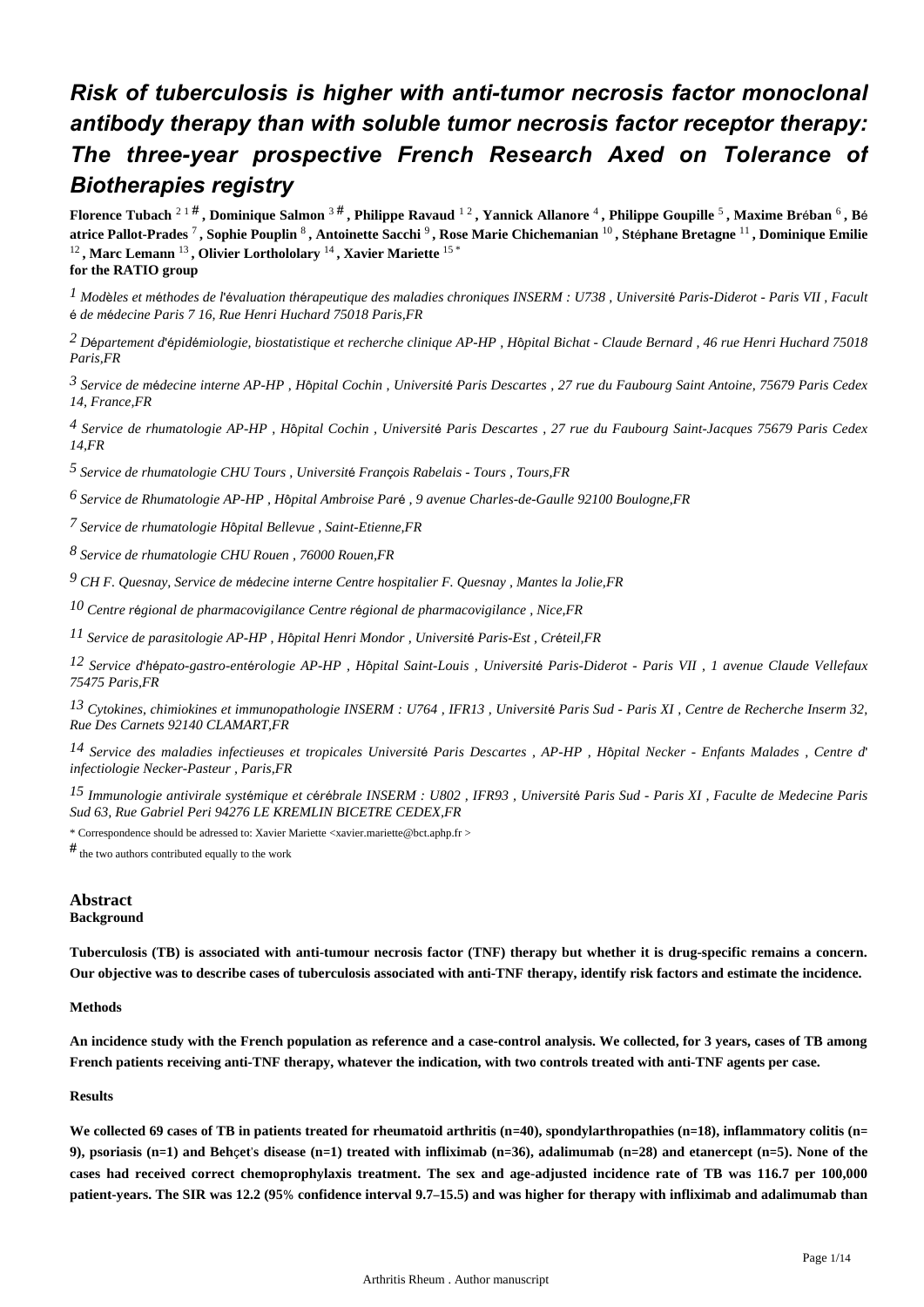**for that with etanercept: 18.6 (13.4**–**25.8) and 29.3 (20.2**–**42.4) versus 1.8 (0.7**–**4.3), respectively. In the case-control analysis, the exposure to infliximab or adalimumab versus etanercept was an independent risk factor for TB: odds ratio**=**13.3 (2.6**–**69.0) and 17.1 (3.6**–**80.6), respectively. Other risk factors were age, the first year of anti-TNF treatment, and being born in an endemic area.**

#### **Conclusions**

**The risk of TB is higher for patients receiving monoclonal-antibody than soluble-receptor anti-TNF therapy. The increased risk with early anti-TNF treatment and the absence of correct chemoprophylaxis treatment favours the reactivation of latent TB.**

**MESH Keywords** Adult ; Aged ; Antibodies, Monoclonal ; adverse effects ; therapeutic use ; Arthritis, Rheumatoid ; drug therapy ; Behcet Syndrome ; drug therapy ; Case-Control Studies ; Colitis ; drug therapy ; Female ; France ; Humans ; Immunoglobulin G ; adverse effects ; therapeutic use ; Male ; Middle Aged ; Prospective Studies ; Receptors, Tumor Necrosis Factor ; therapeutic use ; Registries ; Risk Factors ; Spondylarthritis ; drug therapy ; Treatment Outcome ; Tuberculosis ; chemically induced ; drug therapy ; epidemiology ; Tumor Necrosis Factor-alpha ; immunology

**Author Keywords** anti-TNF-alpha ; tuberculosis ; safety ; rheumatoid arthritis ; inflammatory chronic diseases

## **INTRODUCTION**

Treatment with tumor necrosis factor (TNF) antagonists has been recognized as a risk factor of active tuberculosis (TB) in patients with immune-mediated inflammatory diseases, including rheumatoid arthritis (RA), ankylosing spondylitis (AS), Crohn's disease (CD), psoriatic arthritis, and psoriasis.(1 –7 ) Most cases of TB develop soon after treatment initiation and correspond to reactivation of a latent TB infection.(4 , 5 ) Scientific organizations and health authorities worldwide have proposed recommendations for screening patients with latent TB infection and treating such patients before initiating anti-TNF treatment, and the effectiveness of these recommendations has been demonstrated.(8 )

All three available TNF antagonists have been associated with increased incidence of TB. However, a possible difference between infliximab and etanercept in incidence of TB is suspected from the spontaneous reporting of TB cases to the US Food and Drug Administration (5 ) before September 2002, when no recommendations of screening for latent TB existed. In one study, the incidence of TB was 28 per 100,000 patient-years for patients receiving etanercept versus 54 per 100,000 for patients receiving infliximab.(9 ) Likewise, four registries found small differences in incidence of TB between RA patients receiving infliximab or etanercept, although not statistically significant, perhaps because in each of these registries, the number of TB cases was low (2 to 13), these registries being not powered enough to demonstrate very rare events or investigate a difference in risk depending on anti-TNF agent.(1 , 2 , 6 , 7 ) No specific epidemiologic data are available for adalimumab, but results of phase-3 and -4 clinical studies suggested that use of this drug may increase the risk of TB to a level close to that of infliximab (10 ).

Thus, we used another strategy to investigate incidence of TB by setting up a national registry to collect all cases of TB occurring during 3 years in French patients receiving anti-TNF therapy, whatever the indication for use. The aim of this large prospective study was to describe cases of TB associated with anti-TNF therapy and their outcome; identify the risk factors of TB occurrence in patients receiving anti-TNF therapy, particularly the anti-TNF agent; and estimate the global and drug-specific incidence of TB after the establishment and widespread knowledge by clinicians of recommendations for TB prophylaxis before anti-TNF therapy.

## **PATIENTS AND METHODS**

The French RATIO (Research Axed on Tolerance of bIOtherapies) registry was designed by a multidisciplinary group to prospectively collect all cases of TB occurring from February 1, 2004, to January 1, 2007, in patients who were receiving anti-TNF therapy.(11 ) This registry involved clinicians from all concerned medical specialties, the French agency of drugs Agence Française de Sécurité Sanitaire des Produits de Santé (AFSSAPS), and its network of 31 regional pharmaco-vigilance centres.

We conducted an incidence study and a case-control analysis to investigate the risk of newly diagnosed TB associated with the use of anti-TNF agents.

#### **Setting**

French guidelines (12 ) elicited in 2002, recommended anti-TB chemoprophylaxis before all anti-TNF therapy for patients presenting at least one of the following: tuberculin skin test (TST) diameter ≥ 10 mm (revised to ≥ 5 mm in July 2005), abnormal chest X-ray results with calcifications > 1 cm, previous untreated exposure to TB or episode of TB. Correct chemoprophylaxis was defined as a 9-month treatment with isoniazide or a 3-month treatment with 2 anti tuberculosis drugs including rifampicine (12 ).

#### **Identification and validation of tuberculosis cases**

To enhance exhaustiveness of the collection of cases of TB, different sources were used.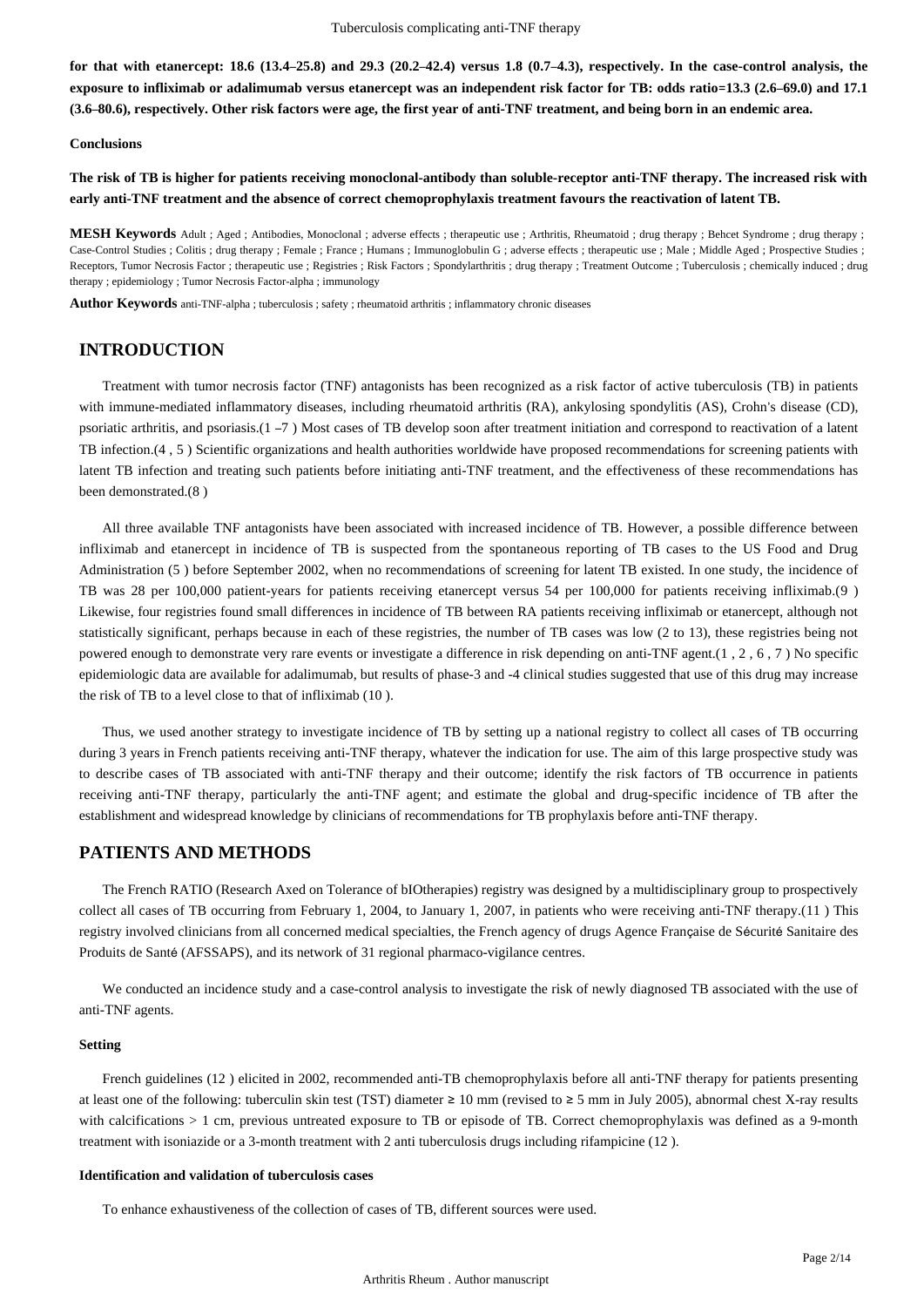#### Tuberculosis complicating anti-TNF therapy

All cases reported to the 31 French pharmaco-vigilance regional centres were collected (reporting of severe drug-related adverse events is mandatory for clinicians in France) but also cases pointed out directly to the companies commercializing anti-TNF.

In addition, physicians from all the different French hospital centres implied either in the prescription of TNF blockers (i.e. rheumatology, internal medicine, gastroenterology and dermatology departments) and/or in the management of TB (i.e. infectious diseases centres, intensive care units, chest medicine units) were directly required to report each newly diagnosed case. A direct mail reminder 4 times a year and several communications at congresses or in specialized press encouraged them to report cases.

We obtained also cases from the Institut National de Veille Sanitaire (InVS), the French national public health surveillance system that monitors TB in France, with a mandatory clinician- and biologist-based notification system.

A detailed standardized case report form was completed for each reported case of TB (whatever the source of notification), and additional documents were collected (hospitalization summary, histological and microbiological results, and other data if necessary) to enter the validation process.

#### *Validation of cases*

Included in the RATIO registry were all cases (from all sources) with a validated diagnosis of TB according to the  $10<sup>th</sup>$  revision of the International Classification of Diseases (A15–A19). An expert committee involving 3 experts of TB (SB, DS, OL) validated cases by consensus on the basis of the detailed standardized case report form and the additional documents.

#### **Assessment of exposure to anti-TNF therapy**

Infliximab has been available since 1999, etanercept since 2002 and adalimumab since 2004. For all, it is mandatory in France that the first prescription be from a hospital physician. For patients who received more than one anti-TNF agent, we considered three ways of addressing the exposure: first anti-TNF agent, last anti-TNF agent, and any use of the anti-TNF agent.

#### **Incidence study**

#### *Incidence rate of TB*

We estimated the annual incidence rate of TB in patients treated with anti-TNF therapy, adjusted for age and sex, with the French population used as reference. The numerator consisted in the validated cases of TB from the RATIO registry. For the denominator, we estimated the number of patient-years of receipt of anti-TNF agents in France during the 3-year period of the study (2004, 2005 and 2006) from different sources. For this purpose, we obtained the total number of doses of each anti-TNF agent sold in France for the 3 years study, both according to the national French agency of drugs (AFSSAPS), and to the 3 pharmaceutical firms (Abbott, Schering-Plough and Wyeth). Each firm provided its estimation of the number of patient-years for the 3 anti-TNF agents on the basis of the number of doses sold and the mean dosage used in each indication. These data were very consistent. We used the mean of these different estimates to derive the estimation of the number of patients receiving each anti-TNF agent that we used in the main analysis.

In addition, for sensitivity analysis, we obtained independent data from the Régime Social des Indépendants (RSI), the French health insurance fund for self-employed workers, which involves 3 million enrolees (i.e., 5% of the French population representative of the whole population) and provides claims and demographic data for use of etanercept and adalimumab.

#### *Standardized Incidence Ratios*

To assess the distribution of underlying diseases, sex and age of treated patients, we used surveys of samples of prescribing clinicians, hospital pharmacies, and nonhospital pharmacies performed by the firms, and the RSI files for the patients receiving etanercept and adalimumab.

On the basis of these data and the French annual incidence rate of TB by 10-year age and sex class from 2002 to 2006 (from the Institut National de Veille Sanitaire) (13 ), we estimated the standardized incidence ratio (14 ) to compare the TB risk associated with anti-TNF treatment with that in the French population.

#### **Risk of TB in patients receiving anti-TNF therapy**

A case-control study was performed with cases from the RATIO registry.

#### *Cases*

Cases were all validated cases of TB in the registry with a labelling indication for use of anti-TNF treatment (i.e. RA, spondylarthropathy [SpA; AS or psoriatic arthritis], UC or CD, or psoriasis).

#### *Controls*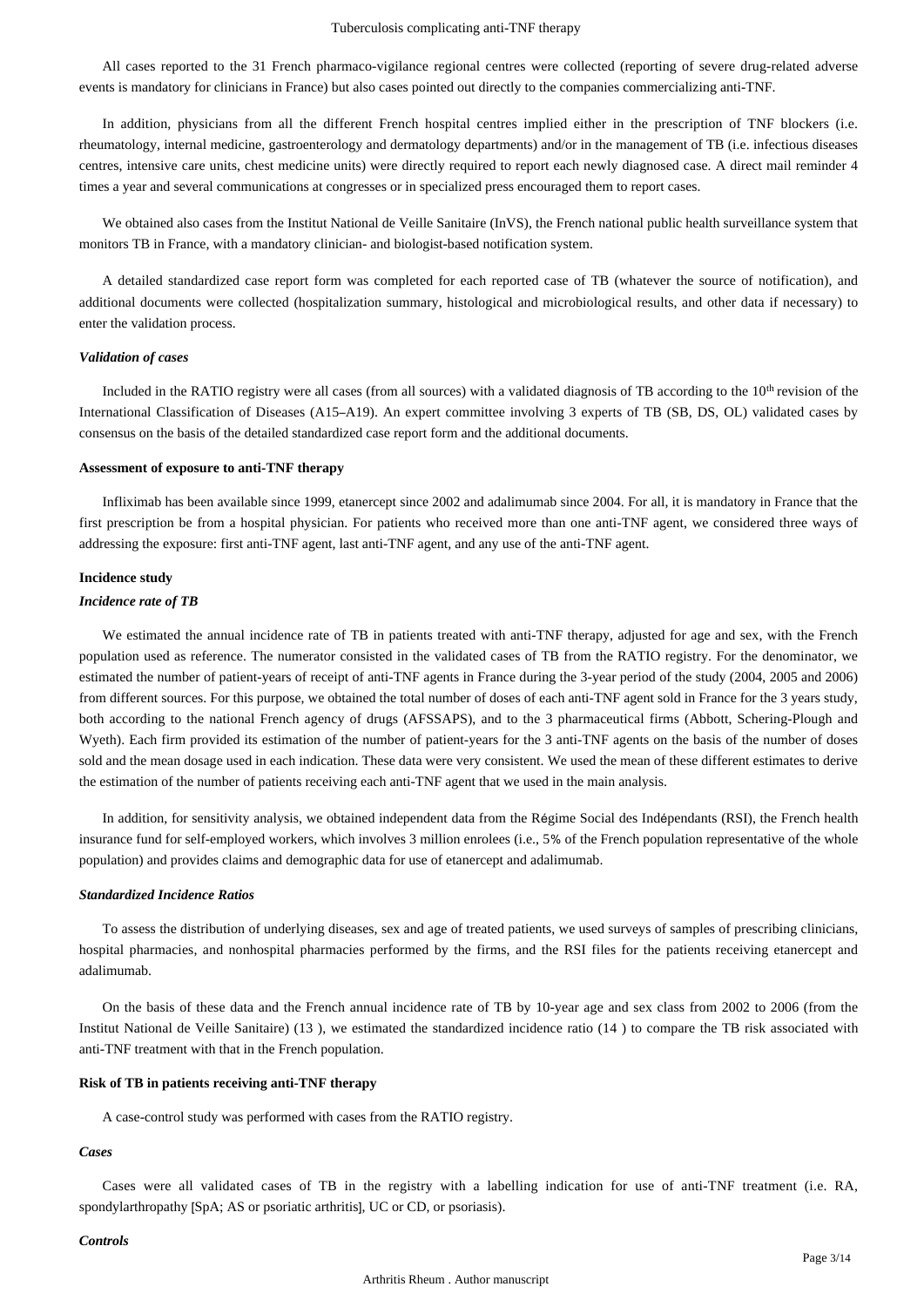Tuberculosis-free patients receiving anti-TNF treatment in a labelling indication were included from centres involved in the RATIO registry in a global pool of controls. From that pool, we randomly selected patients for a database of controls reflecting the proportion of patients receiving each of the three anti-TNF drug in France. Two controls per case were randomly matched by sex and underlying inflammatory disease from this database of controls. We also used a second sample of controls randomly selected from the same database of controls, with the same matching criteria (second matching). In addition, we used a third sample of controls (1 control per case), adding the time from onset of anti-TNF treatment as matching criteria (third matching).

#### **Statistical analysis**

The number of cases of TB in France during the study period determined the sample size. A descriptive analysis was performed for the whole sample.

#### *Annual incidence rate of tuberculosis*

The SIR was calculated for anti-TNF agent use as a whole and for agents used individually. The 95% confidence intervals (CIs) for each SIR were calculated, and the deviation of the SIR from 1.00 was tested assuming a Poisson distribution for the observed cases because of the small number of cases.

#### *Case-control study*

We identified the risk factors for TB by both univariate and multivariate analysis (conditional logistic regression model). The predefined factors potentially predictive of occurrence of TB considered were age, being born in a TB endemic area (according to the 2008 WHO Report WHO/HTM/TB/2008.393), duration of the underlying inflammatory disease, TST diameter at screening, chest x-ray results indicating TB sequellae at screening, last anti-TNF agent received, time from onset of anti-TNF treatment, use of a potentially immunosuppressive disease-modifying anti-rheumatic drug during the last year, use of steroids during the last year, and use of  $> 10$ mg/day or boluses of steroids during the last year.

Factors included in the stepwise multivariate model were those associated with the status (case or control) in univariate analysis with a significance level of p<0.20. We used the bootstrap method to examine the stability of our final model (1000 replicated bootstrap samples to find candidate variables which were more often retained). A  $p<0.05$  was considered statistically significant.

#### *Subgroup analyses*

We performed subgroup analyses for the more frequent underlying inflammatory diseases: RA and SpA

#### *Sensitivity analyses*

To better assess the drug-specific risk, we performed sensitivity analyses for the SIR and the OR measuring the risk of adalimumab or infliximab versus etanercept, varying the definition of exposure (all anti-TNF agents, by anti-TNF agent, and for patients receiving only one anti-TNF agent, receiving anti-TNF therapy during at least 6 weeks, and currently receiving anti-TNF therapy), the different denominator estimates (denominator estimates from each of the 3 pharmaceutical firms and from the RSI), and the different criteria used for matching the controls with cases (second and third matching).

The main analyses were independently performed by two statisticians. Statistical analysis involved use of SAS release 9.1 (SAS Inst., Cary, NC).

#### **Compliance with research ethics standards**

This study authorized by the ethic committee of AP-HP, GHU Nord (Institutional Review Board of Paris North Hospitals, Paris 7 University, AP-HP; authorization number 162-08). The registry was reported at clinicaltrials.gov (ClinicalTrials.gov Identifier: NCT00224562).

## **RESULTS**

#### **Description of the TB cases**

We collected data on 75 cases of TB, and 69 cases were validated. Characteristics of the 69 patients with a validated TB diagnosis are in Table 1 . In addition, one patient had diabetes, 3 a past history of cancer, none was HIV positive, and 1 had a chronic obstructive pulmonary disease. For the 58 patients receiving only one anti-TNF agent, 34 (58.6%) had received infliximab, 23 (39.7%) adalimumab and 1 (1.7%) etanercept. Two cases (and 4 controls) had also received anakinra.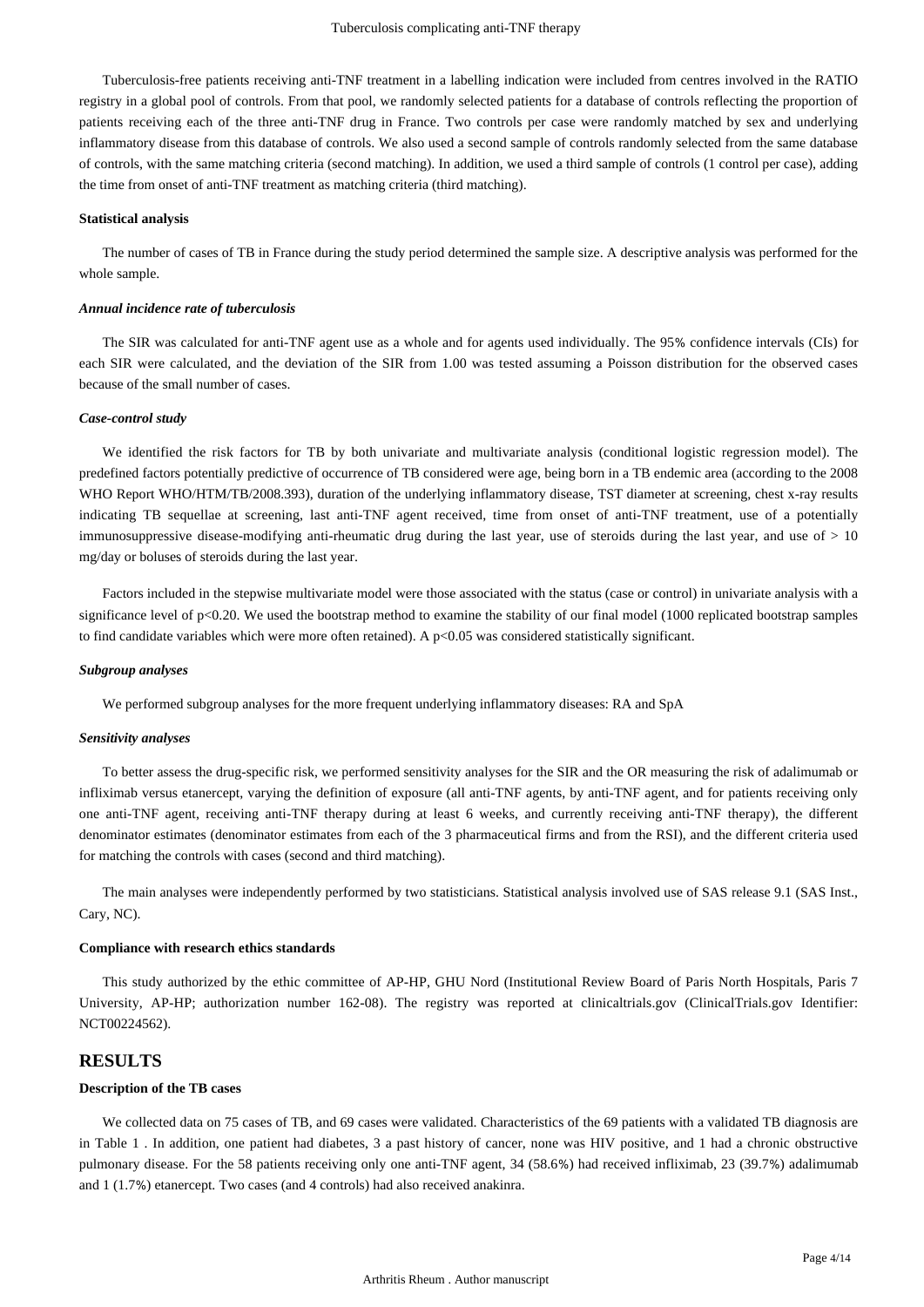Risk factors of TB, before anti-TNF therapy, were available in 51 patients. 34 (66.7%) showed at least one risk factor (TST diameter ≥ 5 mm, chest x-ray results showing signs of a history of TB, history of an untreated TB or of exposure to TB, or being born in an endemic area): the TST diameter, available in 45 patients, was  $> 10$  mm for 4 patients (9%), 5 to 10 mm for 11 (24%),  $<$  5 mm for 30 (67%). For 6 of 57 patients (10.5%) (not done in 12), the chest x-ray findings suggested a history of TB. In addition, 10 patients had a history of exposure to TB, 1 a personal history of TB, and 3 a history of primary TB infection, and 14 were born in an endemic area. According to French guidelines for TB chemoprophylaxis before anti-TNF initiation, with a TST diameter cut-off of 5 or 10 mm, 26 of 46 (56.5%) or 17 of 43 (39.5%) of the patients should have received chemoprophylaxis, respectively. None of the patients had received correct chemoprophylaxis according to the French recommendations(12 )(3 had received incomplete chemoprophylaxis, 2 with TST diameter > 10 mm and 1 without TST before anti TNF treatment), and TB occurred 15 to 34 months later).

Clinical features were restricted to pleuro-pulmonary disease and/or mediastinal adenitis in 27 (39%) patients, and extrapulmonary in 42 (61%): disseminated diseases in 28 (41%), non mediastinal adenitis in 7 (10%), and others in 7 (10%; i.e. 1 spondylodiscitis, 2 meningoencephalitis, 1 sub cutaneous, 1 laryngeal, and 2 colic tuberculosis). The diagnosis of TB was by microbiological evidence (direct Ziehl staining showing acid-fast bacilli and/or Mycobacterium tuberculosis isolation) in 47 patients, histological evidence in 14 patients, clinical suspicion and quantiferon positive test result in 1 patient and clinical suspicion associated with response to anti-TB treatment in 7 patients.

#### **Outcome**

Three patients required hospitalization in an intensive care unit. After a median follow-up of 22.9 months, 2 patients died (one with disseminated TB died before diagnosis; another died from a cause unrelated to TB), 45 were considered cured, 5 were still receiving treatment, and in 5 TB relapsed (after a median delay of 9.4 months) (outcome was missing for 12 cases). None of the 5 patients had restarted anti-TNF therapy before relapse.

At TB diagnosis, anti-TNF therapy was not stopped in 2 patients (treated with infliximab). Moreover, anti-TNF therapy was restarted in 8 patients (etanercept in 3, infliximab in 5) after a median anti-TB treatment duration of 5.8 months (range 5 days to 10 months). No recurrence of TB was observed in these 10 patients (median follow-up 17.7 months, range 8.2 to 32.2 months).

#### **Time occurrence of TB with anti-TNF therapy**

The median time to occurrence of TB since start of anti-TNF treatment was 12.0 months. The median time since start of the last anti-TNF was 9.9 months. In 4 patients, TB had occurred despite discontinuation of anti-TNF therapy 7.1 to 13.9 months before. In these 4 patients, the anti-TNF was infliximab in 4 and adalimumab in 1.

As indicated in Figure 1 , the incidence of TB was higher during the first year of anti-TNF treatment and differed depending on type of treatment: monoclonal antibodies (infliximab or adalimumab) or soluble receptor (etanercept).

#### **Incidence and risk of TB for patients receiving anti-TNF therapy versus the general population**

The main analysis relied on a total number of 57,711 patient-years of use of anti-TNF therapy during the 2004–2006 period, with 18% receiving adalimumab, 51% etanercept and 31% infliximab as the denominator of the incidence rate. The annual incidence rate of TB adjusted for age and sex for patients receiving anti-TNF therapy, with the French population as a reference, was 116.7 (95% CI 10.6–222.9 per 100,000 patient-years). The SIR was 12.2 (9.7–15.5; p<0.0001).

The risk of TB for patients receiving anti-TNF therapy as compared to the French population differed depending on anti-TNF agent used. The annual adjusted-incidence rate of TB was 9.3 (0.0–29.4) per 100,000 for patients receiving etanercept, 187.5 (0.1–374.8) per 100,000 for infliximab, 215.0 (0.0–521.7) per 100,000 for adalimumab but 8.7 per 100,000 for the general French population.(13 ) The SIR was 1.8 (0.7–4.3; p=0.20) for patients receiving etanercept, 18.6 (13.4–25.8; p<0.0001) for infliximab and 29.3 (20.3–42.4; p<0.0001) for adalimumab. Because the incidence rates and SIRs were close for adalimumab and infliximab and their mechanisms of action are similar, we pooled data for adalimumab and infliximab for subgroup and sensitivity analyses. Still, a difference between monoclonal-antibody and soluble-receptor anti-TNF therapy was observed in the main analysis and in the different sensitivity analyses ( Figure 2 ), even when we separately used the different estimates from independent sources, which gave very consistent adjusted incidence rates and SIRs (suppl Figure 1 ).

#### **Risk factors of TB for patients receiving anti-TNF therapy**

The case-control study involved 68 cases (as described in the methods, the patient treated for Behcet's disease was not included in this case-control study) and 136 controls (from a pool of controls whose anti-TNF treatments reflected that of all users nationally, i.e. 18%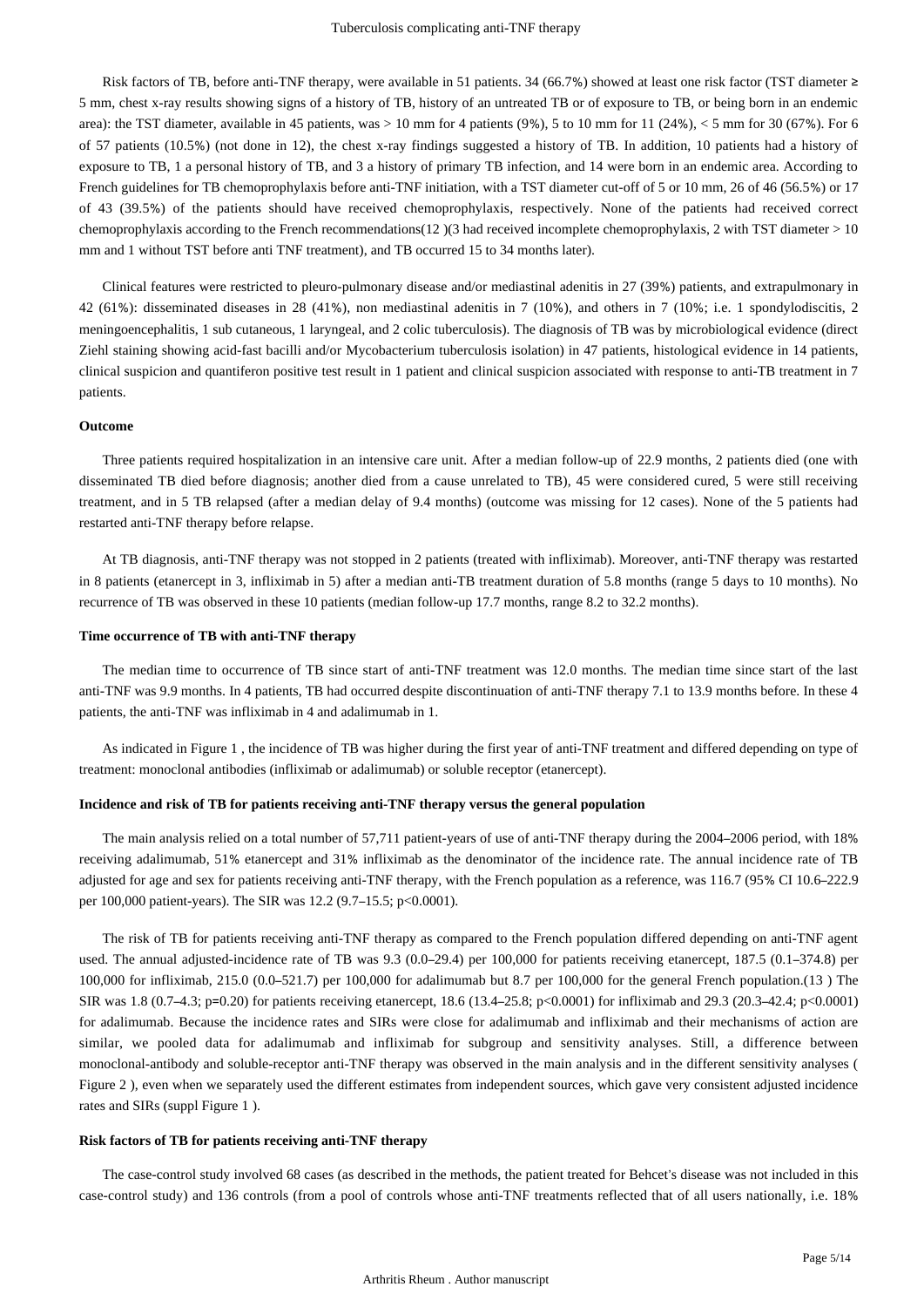receiving adalimumab, 51% etanercept and 31% infliximab). The results of the univariate case-control analysis are given in Table 2 . On multivariate analysis, the following factors were predictive of TB: age, being born in an endemic area, time from onset of anti-TNF treatment, and therapy with adalimumab or infliximab versus etanercept.

Results of the main multivariate analysis are presented in table 3 . Risk of TB was higher with infliximab or adalimumab than with etanercept. (OR=13.3 (95%CI 2.6–69.0; p=0.002) and 17.1 (95%CI 3.6–80.6; p=0.0003), respectively. As for the SIRs, we pooled data for adalimumab and infliximab for the subgroup and sensitivity analyses, for more power. The drug-specific OR were also similar with the second and third matching and in subgroup and sensitivity analysis (Figure 3 ).

## **DISCUSSION**

Our analysis of 69 cases of TB collected over 3 years in the RATIO registry clearly demonstrated a difference in risk of TB between patients receiving monoclonal-antibody than soluble-receptor anti-TNF therapy. We observed a 7- to 17-fold difference in risk depending on the 2 types of anti-TNF agents used, from two different methodological approaches to assess the risk of TB: a comparison of incidence rate with the French general population and a case-control study with controls receiving anti-TNF therapy for the same underlying inflammatory diseases. The risk of TB was higher during the first year of anti-TNF treatment, which favoured the reactivation of latent TB. Moreover, none of the 69 cases had been treated with correct chemoprophylaxis against TB before anti-TNF treatment was initiated.

After the FDA alert of the risk of TB associated with the use of infliximab, numerous countries set up registries to investigate the safety of anti-TNF agents. All registries of biologics but ours are cohort studies involving only a part of the population of focus and thus are not powered enough to demonstrate very rare events or investigate a difference in risk depending on anti-TNF agent used, nor are the randomized controlled trials.(15 ) In the cohort of the US national data bank for rheumatic diseases (NDB), the rate of TB was not increased in anti-TNF-naïve RA patients (6.2 (1.6–34.4) per 100,000 patient-years) but was increased in RA patients receiving infliximab (52.5 (14.3–134.4) per 100,000 patient-years)(7 ). However in this study, the rate was calculated from only 4 cases of TB among 6,460 patients receiving infliximab. In the same study, no case of TB was observed for 2,327 patients receiving etanercept. In the British registry, the incidence of TB was 1.5 per 1000 patient-years with infliximab and 0.5 per 1000 patient-years with etanercept, but the number of cases was 7 and 2, respectively. (2) In the Swedish registry, the incidence rates were 1.5 per 1000 patient-years with infliximab and 0.8 per 1000 patient-years with etanercept, 9 cases treated with infliximab alone and 4 with etanercept alone.(1 ) Finally, among Korean patients, 2 cases of TB were observed among 90 patients receiving infliximab and no case was observed among 103 patients receiving etanercept.(6 ) The difference of risk between the types of anti-TNF agents was only suggested in these registries and is clearly demonstrated in the RATIO registry. In our registry, patients were included when the adverse event occurred, not when the therapy began. Thus, our population of focus was the whole French population, and this allowed us to collect in 3 years many more cases of TB than that collected by all the other registries. Furthermore, as far as we know, ours is the only biologic registry collecting safety data for patients receiving anti-TNF therapy, for any indication.

Contrary to the standard pharmacovigilance notifications, all the files of TB patients included in the RATIO registry were reviewed and validated by an expert committee, which is a main quality issue, especially for the diagnosis of TB, which may be difficult.

As always, incidence rates might be somewhat under- or overestimated because of an imprecise numerator or denominator. Concerning the numerator, passive surveillance data may underestimate the incidence of adverse events, and thus the annual rate of TB in the RATIO registry might be toward the low end of the true incidence rate.(16 , 17 ) The denominator of the incidence rate was estimated only. The pharmaceutical firms may have used different methodologies for evaluating the denominator. However, because each firm evaluated the number of patient-years during the period for each anti-TNF agent, the difference in risk between agents we observed cannot be explained by the different methodologies used for the different agents. Furthermore, in the sensitivity analysis, we used the different estimates from independent sources separately, which gave very consistent adjusted incidence rates and SIRs (supplementary Figure 1 ). In addition, our estimates for adalimumab and etanercept did not differ from data obtained from the RSI, which has claims data for outpatients receiving etanercept or adalimumab among 3 million RSI enrolees -- 5% of the French population. The consistency of results of sensitivity analyses from these independent sources is a strong argument for their validity. Furthermore, the difference in risk between agents we found (7- to 17-fold difference) is unlikely to be explained by a lack of precision in the denominator estimate.

Although this national survey design has some limitations (especially the lack of precision in the denominator), it is probably the only way (or at least the most powerful way) to investigate difference in risk with use of anti-TNF agents.

Page 6/14 The mechanism by which TNF antagonists reactivate latent TB is not fully understood. In animal models, TNF plays a central role in mediating mycobacterial infections, and soluble TNF but especially membrane TNF, expressed by activated macrophages and T lymphocytes, is essential in protecting against TB infection.(18 ) In a murine model of chronic TB, neutralization of TNF by antibody but not the TNF-receptor fusion molecule exacerbates chronic TB because of better penetration of antibodies into the granuloma.(19 ) Humans show higher avidity and better stability in membrane TNF with anti-TNF monoclonal antibodies,(20 ) which leads in some studies to more efficient apoptosis.(21 –23 ) Even if in other studies, infliximab and etanercept showed no clear difference in inducing apoptosis in vivo (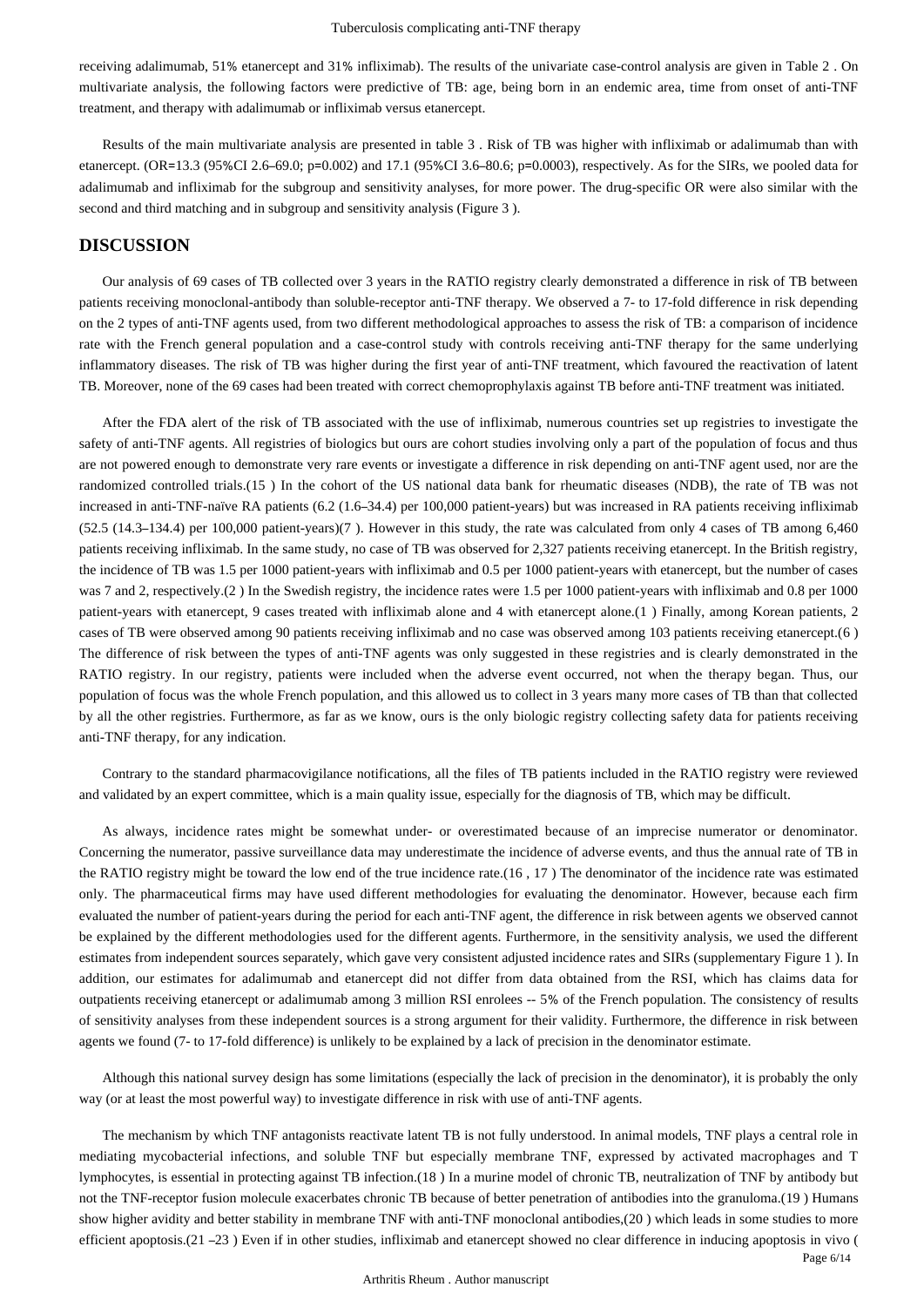24 ) the difference in reverse signalling due to a difference in membrane TNF targeting may have other consequences. For example, anti-TB-specific T cells show a clear difference in effector function. Two in vitro studies provided the same results: adjunct infliximab or adalimumab treatment at therapeutic concentrations to specific human anti-TB T cells was much more efficient in decreasing proliferation and interferon gamma secretion by these T cells than adjunct etanercept treatment at therapeutic concentrations.(20 , 25 ) As well, inhibition of interleukin 1 released by lipopolysaccharide-stimulated monocytes is greater with monoclonal-antibody anti-TNF treatment than with soluble-receptor treatment.(26 ) Finally, monoclonal anti-TNF therapy alleviates Treg impairment seen in RA by inducing apoptosis of membrane TNF-positive nonefficient Treg, thus allowing re-expansion of efficient regulatory T cells (Treg).(27 ) Thus, our epidemiological results can be supported by differences in action of the two types of anti-TNF agents on specific effector T-cells and on Treg.

Two-thirds of our cases of TB occurred in patients with negative TST results at screening. However, if we strictly follow the national recommendation for prophylactic treatment in France, 56.5% of the patients with a TST result of less than 5 mm and 39.5 % with a result of less than 10 mm should have received an anti-TB prophylactic treatment. Concerning the others, either the screening was not adequate or new TB infection developed, not reactivating latent TB. Our study suggests that taking into account whether patients were born in an endemic area could improve the screening of latent TB. However this information may have been less precisely reported in the control group. Other ways to improve the screening of latent TB, such as use of specific in vitro blood tests assessing the presence of specific anti-TB T-cells (Quantiferon TB or T-spot-TB), should be evaluated.

Our study also confirmed that, as emphasized by others,(8 ) anti-TB chemoprophylactic treatment is efficient for preventing TB. None of our patients with TB had received a correct prophylactic antibiotic against TB. The efficacy of screening and anti-TB chemoprophylaxis may explain why the median time from the beginning of anti-TNF therapy to TB onset is much higher (12 and 10 months for the first and the last anti-TNF, respectively) in our study than in the first study describing TB in patients treated with infliximab (14 weeks),(9 ) when no screening for TB was recommended. However, probably we observed both features of TB infection in our study: reactivation of latent TB infection (corresponding to the high risk during the first year of anti-TNF treatment as shown in Figure 1 and in the case-control results) and new infection occurring during follow-up, which will never be avoided with pre-treatment screening.

In conclusion, our study provides clear evidence of a higher risk of TB with monoclonal-antibody anti-TNF therapy than with soluble-receptor therapy. These differences can be supported by differences of action of the 2 types of agents on membrane TNF leading to a differential effect on effector T cells and on Treg. These different mechanisms of action could also explain a better efficacy of monoclonal-antibody therapy in CD, in other granulomatous diseases such as sarcoidosis(28 ) and in uveitis.(29 )

## **Ackowledgements:**

The authors thank all the clinicians who had reported at least one case in the RATIO Registry: Abitbol (Paris), Allanore (Paris), André (Clermont-Ferrand), Ardizzone (Mulhouse), Bergman (Paris), Azais (Poitiers), Bachelez (Paris), Bardet (Orléans), Beau (Poitiers), Bergman (Paris), Belmatoug (Clichy), Berthelot (Nantes), Blasco (Barbois), Bonnet (Limoges), Bouhnik (Clichy), Bourgarit (Paris), Bouvard (Angers), Bressot (Chalon sur Saone), Briançon (Aix les bains), Brocq (Nice), Cadiot (Reims), Castela (Nice), Visanica (Metz), Combert (La Rochelle), Couret (Valence), Cuillerier (Dreux), Dalle (Lyon), Dasilva (Elbeuf), Debandt (Aulnay sous-bois), Debourdeau (Lyon), Depernet (Langers), Dereure (Montpellier), Descamps (Paris), Duriez (Saint-Brieuc), Fach (Bergerac), Fain (Bondy), Fautrel (Paris), Filippi (Nice), Fior (Bondy), Flourie (Lyon), Fulpin (Marseille), Gaborit (Orange), Gaudin (Grenoble), Gendre (Paris), Ghringhelli (Bordeaux), Gillet (Nancy), Goupille (Tours), Grados (Amiens), Grosclaude (Uriage), Gueit (Rouen), Guillaume (Colmar), Guyot (Roubaix), Hersebach (Rennes), Hoen (Besanç on), Houvennagel (Lomme), Beguinot (Reims), Jang-Guyro (Briançon), Jardin (Privas), Justum (Caen), Laharie (Bordeaux), Lambotte (Le kremlin-Bicêtre), Lecompte (Nancy), Leparc (Boulogne-Billancourt), Lequen (Pau), L'hirondel (Caen), Liné (Les Soissons), Lioté (Paris), Lucht (Saint Etienne), Maillefert (Dijon), Marguerie (Berck), Maqub (Arles), Marteau (Paris), Martin (Saint-Brieuc), Mehadaoui (Evreux), Melac-Ducamp (Nevers), Meyer (Paris), Miceli (Le kremlin-Bicêtre), Michelet (Rennes), Morel (Montpellier), Nocent (Bayonne), Novel (Dijon), Pallot Prades (Saint-Etienne), Piroth (Dijon), Perdriger (Rennes), Pertuiset (Pontoise), Petitou (Bigorre), Pouplin (Rouen), Puechal (Le Mans), Pujol (Clermont Ferrand), Rouidi (Dreux), Sacchi (Mantes-La Jolie), Saindenberg (Clichy), Salmon (Paris), Schaeverbeke (Bordeaux) Solau-Gervais (Lille), Sordet (Strasbourg), Sprunk (Bourg en Bresse), Taillan (Monaco), Thao Pham (Marseille), Thevenot (Laon), Thorel (Lorient), Ulmann (Marseille), Dr Vernhes (Libourne), Wendling (Besançon), Zarnitsky (Le Havre), Zabraniecki (Toulouse), Zeller (Paris).

The authors are also grateful to G.R. Auleley, J Deligne and C Blum-Boisgard from the RSI for providing data to validate the denominator estimate of the incidence rate we used, D Che and D Antoine from the Institut National de Veille Sanitaire for providing the French annual incidence rate of tuberculosis by age and sex, and the AFSSAPS and the regional pharmacovigilance centres for their contribution to the exhaustiveness of the RATIO registry.

The authors thank C Roy and G Baron for the statistical analysis, and N Nicolas, S Makhlouf and A Djemoui for their help in collecting and preparing the validation of the cases.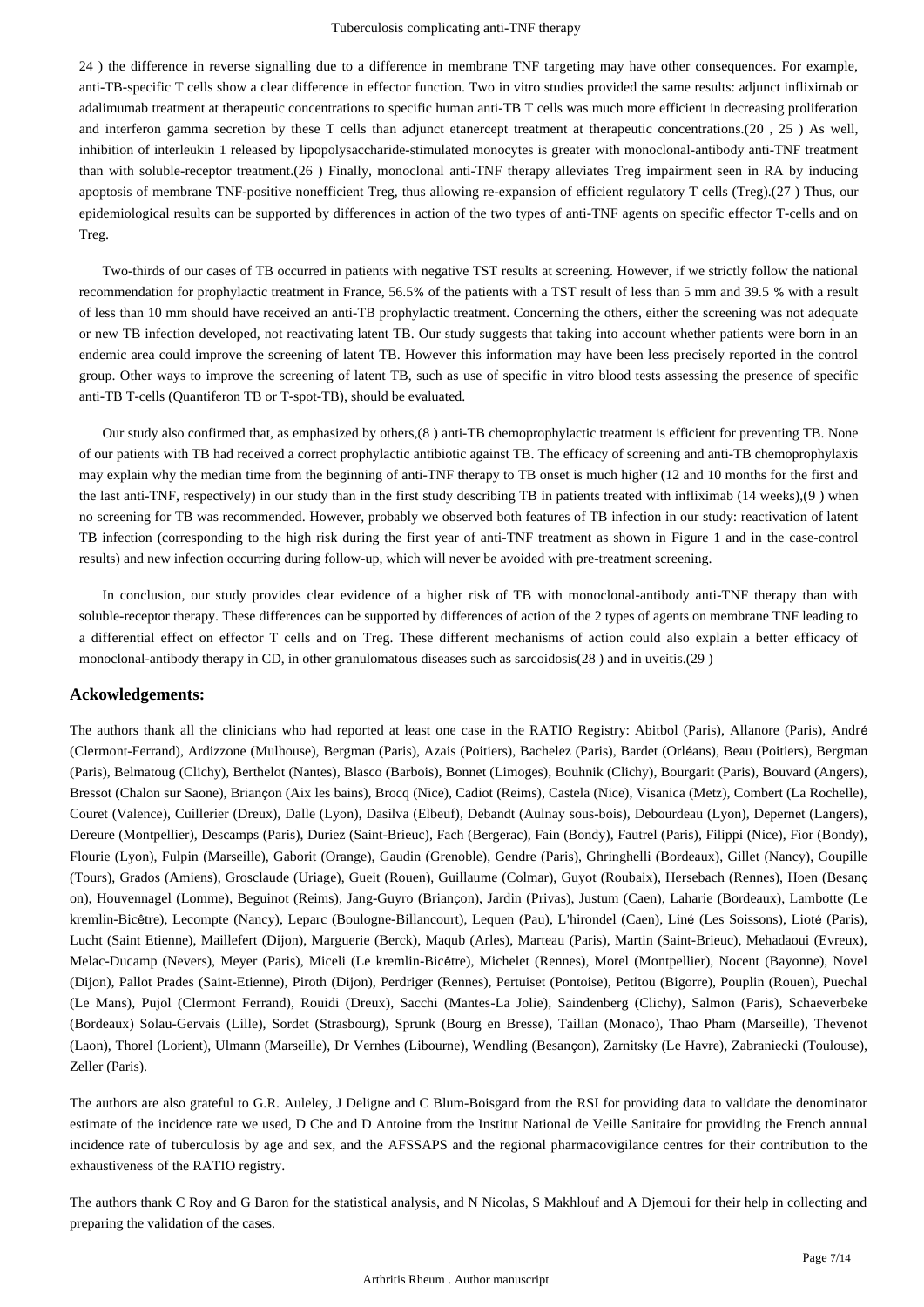The RATIO was supported by a research grant from INSERM (Réseau de recherche clinique 2003 and 2006) and by an unrestricted grant from Abbott, Schering Plough and Wyeth.

#### **Role of the funding source**

The pharmaceutical companies (Abbott, Schering Plough and Wyeth) had no role in the study design, data collection, data analysis, data interpretation or writing of the report. The corresponding author had full access to all the data and had final responsibility for the decision to submit for publication.

Allanore received consulting and/or talk honorarium from Wyeth (less than 10,000 \$), Goupille received consulting and/or talk honorarium from Abbott, Schering Plough and Wyeth (less than 10,000 \$ each), Lemann received consulting and/or talk honorarium from Abbott, Schering Plough and UCB (less than 10,000 \$ each), Mariette received consulting and/or talk honorarium from Abbott, Schering Plough, UCB and Wyeth (less than 10,000 \$ each).

#### **References:**

- 1 . Askling J , Fored CM , Brandt L , Baecklund E , Bertilsson L , Coster L . Risk and case characteristics of tuberculosis in rheumatoid arthritis associated with tumor necrosis factor antagonists in Sweden . Arthritis Rheum . 2005 ; 52 : (7 ) 1986 - 92
- 2 . Dixon WG , Watson K , Lunt M , Hyrich KL , Silman AJ , Symmons DP . Rates of serious infection, including site-specific and bacterial intracellular infection, in rheumatoid arthritis patients receiving anti-tumor necrosis factor therapy: results from the British Society for Rheumatology Biologics Register . Arthritis Rheum . 2006 ; 54 : ( 8 ) 2368 - 76
- 3 . Ellerin T , Rubin RH , Weinblatt ME . Infections and anti-tumor necrosis factor alpha therapy . Arthritis Rheum . 2003 ; 48 : (11 ) 3013 22
- 4 . Gomez-Reino JJ , Carmona L , Valverde VR , Mola EM , Montero MD . Treatment of rheumatoid arthritis with tumor necrosis factor inhibitors may predispose to significant increase in tuberculosis risk: a multicenter active-surveillance report . Arthritis Rheum . 2003 ; 48 : (8 ) 2122 - 7
- 5 . Keane J , Gershon S , Wise RP , Mirabile-Levens E , Kasznica J , Schwieterman WD . Tuberculosis associated with infliximab, a tumor necrosis factor alpha-neutralizing agent . N Engl J Med . 2001 ; 345 : (15 ) 1098 - 104
- 6 . Seong SS , Choi CB , Woo JH , Bae KW , Joung CL , Uhm WS . Incidence of tuberculosis in Korean patients with rheumatoid arthritis (RA): effects of RA itself and of tumor necrosis factor blockers . J Rheumatol . 2007 ; 34 : (4 ) 706 - 11
- 7 . Wolfe F , Michaud K , Anderson J , Urbansky K . Tuberculosis infection in patients with rheumatoid arthritis and the effect of infliximab therapy . Arthritis Rheum . 2004 ;  $50 \div (2$ )<br> 372 - 9
- 8 . Carmona L , Gomez-Reino JJ , Rodriguez-Valverde V , Montero D , Pascual-Gomez E , Mola EM . Effectiveness of recommendations to prevent reactivation of latent tuberculosis infection in patients treated with tumor necrosis factor antagonists . Arthritis Rheum . 2005 ; 52 : (6 ) 1766 - 72
- 9 . Wallis RS , Broder M , Wong J , Beenhouwer D . Granulomatous infections due to tumor necrosis factor blockade: correction . Clin Infect Dis . 2004 ; 39 : (8 ) 1254 5
- 10 . Burmester GR , Mariette X , Montecucco C , Monteagudo-Sáez I , Malaise M , Tzioufas AG . Adalimumab alone and in combination with disease-modifying antirheumatic drugs for the treatment of rheumatoid arthritis in clinical practice: the Research in Active Rheumatoid Arthritis (ReAct) trial . Ann Rheum Dis . 2007 ; 66 : (6 ) 732 - 9
- 11 . Tubach F , Salmon-Ceron D , Ravaud P , Mariette X . The RATIO observatory: French registry of opportunistic infections, severe bacterial infections, and lymphomas complicating anti-TnFalpha therapy . Joint Bone Spine . 2005 ; 25 : 25 -
- 12 . Mariette X , Salmon Dag R . French guidelines for diagnosis and treating latent and active tuberculosis in patients with RA treated with TNF blockers . Ann Rheum Dis . 2003 ; 62 : 791 -
- 13 . Antoine D , Che D . Les cas de tuberculose maladie déclarés en France en 2006 . Bulletin Epidémiologique Hebdomadaire . 2008 ; (10–11 ) (available on http://www.invs.sante.fr/BEh )
- 14 . Kelly AM , Richards D , Kerr L , Grant J , O'Donovan P , Basire K . Failed validation of a clinical decision rule for the use of radiography in acute ankle injury . N Z Med J . 1994 ; 107 : (982 ) 294 - 5
- 15 . Hyrich KL . Assuming the safety of biologic therapies in rheumatoid arthritis: the challenge of study design . J Rheumatol . 2005 ; 32 : (Suppl 72 ) 48 50
- 16 . Goldman SA . Limitations and strengths of spontaneous reports data . Clin Ther . 1998 ; 20 : (Suppl C ) C40 4
- 17 . Rosenthal S , Chen RT . Reporting sensitivities of two passive surveillance systems for vaccine adverse events . Am J Public Health . 1995 ; 85 : 1706 9
- 18 . Olleros ML , Guler R , Corazza N , Vesin D , Eugster HP , Marchal G . Transmembrane TNF induces an efficient cell-mediated immunity and resistance to Mycobacterium bovis bacillus Calmette-Guerin infection in the absence of secreted TNF and lymphotoxin-alpha . J Immunol . 2002 ; 168 : (7 ) 3394 - 401
- 19 . Plessner HL , Lin PL , Kohno T , Louie JS , Kirschner D , Chan J . Neutralization of tumor necrosis factor (TNF) by antibody but not TNF receptor fusion molecule exacerbates chronic murine tuberculosis . The Journal of infectious diseases . 2007 ; 195 : (11 ) 1643 - 50
- 20 . Hamdi H , Mariette X , Godot V , Weldingh K , Hamid AM , Prejean MV . Inhibition of anti-tuberculosis T-lymphocyte function with tumour necrosis factor antagonists . Arthritis Res Ther . 2006 ; 8 : (4 ) R114 -
- 21 . Lugering A , Schmidt M , Lugering N , Pauels HG , Domschke W , Kucharzik T . Infliximab induces apoptosis in monocytes from patients with chronic active Crohn's disease by using a caspase-dependent pathway . Gastroenterology . 2001 ; 121 : (5 ) 1145 - 57
- 22 . Mitoma H , Horiuchi T , Tsukamoto H , Tamimoto Y , Kimoto Y , Uchino A . Mechanisms for cytotoxic effects of anti-tumor necrosis factor agents on transmembrane tumor necrosis factor alpha-expressing cells: comparison among infliximab, etanercept, and adalimumab . Arthritis Rheum . 2008 ; 58 : (5 ) 1248 - 57
- 23 . Van den Brande JM , Braat H , van den Brink GR , Versteeg HH , Bauer CA , Hoedemaeker I . Infliximab but not etanercept induces apoptosis in lamina propria T-lymphocytes from patients with Crohn's disease . Gastroenterology . 2003 ; 124 : (7 ) 1774 - 85
- 24 . Catrina AI , Trollmo C , af Klint E , Engstrom M , Lampa J , Hermansson Y . Evidence that anti-tumor necrosis factor therapy with both etanercept and infliximab induces apoptosis in macrophages, but not lymphocytes, in rheumatoid arthritis joints: extended report . Arthritis Rheum . 2005 ; 52 : (1 ) 61 - 72
- 25 . Saliu OY , Sofer C , Stein DS , Schwander SK , Wallis RS . Tumor-necrosis-factor blockers: differential effects on mycobacterial immunity . The Journal of infectious diseases . 2006 ; 194 : (4 ) 486 - 92
- 26 . Wang J , van Dongen H , Scherer HU , Huizinga TW , Toes RE . Suppressor activity among CD4+,CD25++ T cells is discriminated by membrane-bound tumor necrosis factor alpha . Arthritis Rheum . 2008 ; 58 : (6 ) 1609 - 18
- 27 . Nesbitt A , Fossati G , Bergin M , Stephens P , Stephens S , Foulkes R . Mechanism of action of certolizumab pegol (CDP870): in vitro comparison with other anti-tumor necrosis factor alpha agents . Inflammatory bowel diseases . 2007 ; 13 : (11 ) 1323 - 32
- 28 . Baughman RP , Drent M , Kavuru M , Judson MA , Costabel U , du Bois R . Infliximab therapy in patients with chronic sarcoidosis and pulmonary involvement . Am J Respir Crit Care Med  $2006 \cdot 174 \cdot (7) 795 - 802$
- 29 . Imrie FR , Dick AD . Biologics in the treatment of uveitis . Current opinion in ophthalmology . 2007 ; 18 : (6 ) 481 6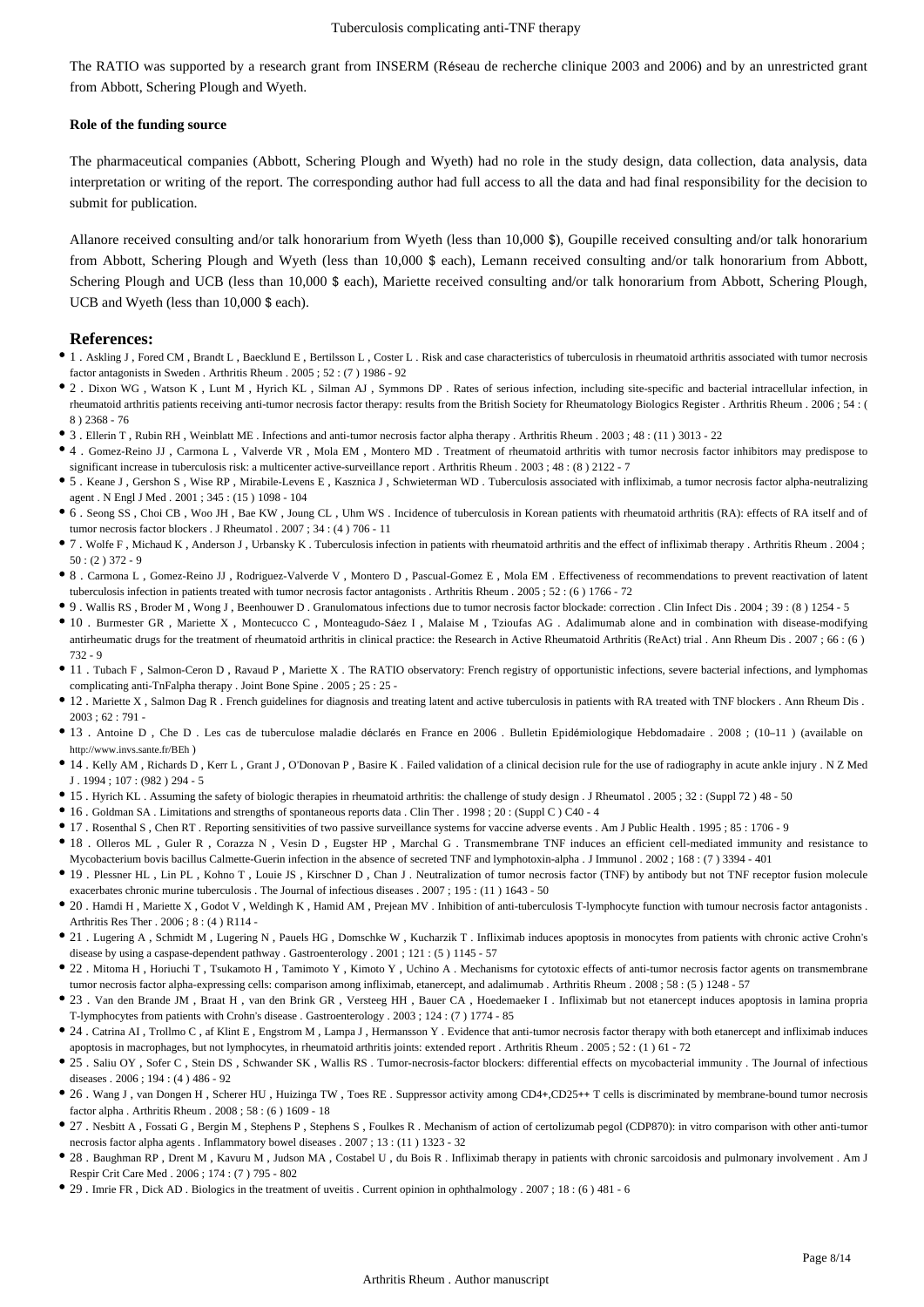## **Figure 1**

Cumulative incidence of TB as a function of anti-TNF treatment duration as a whole and by anti-TNF agent.

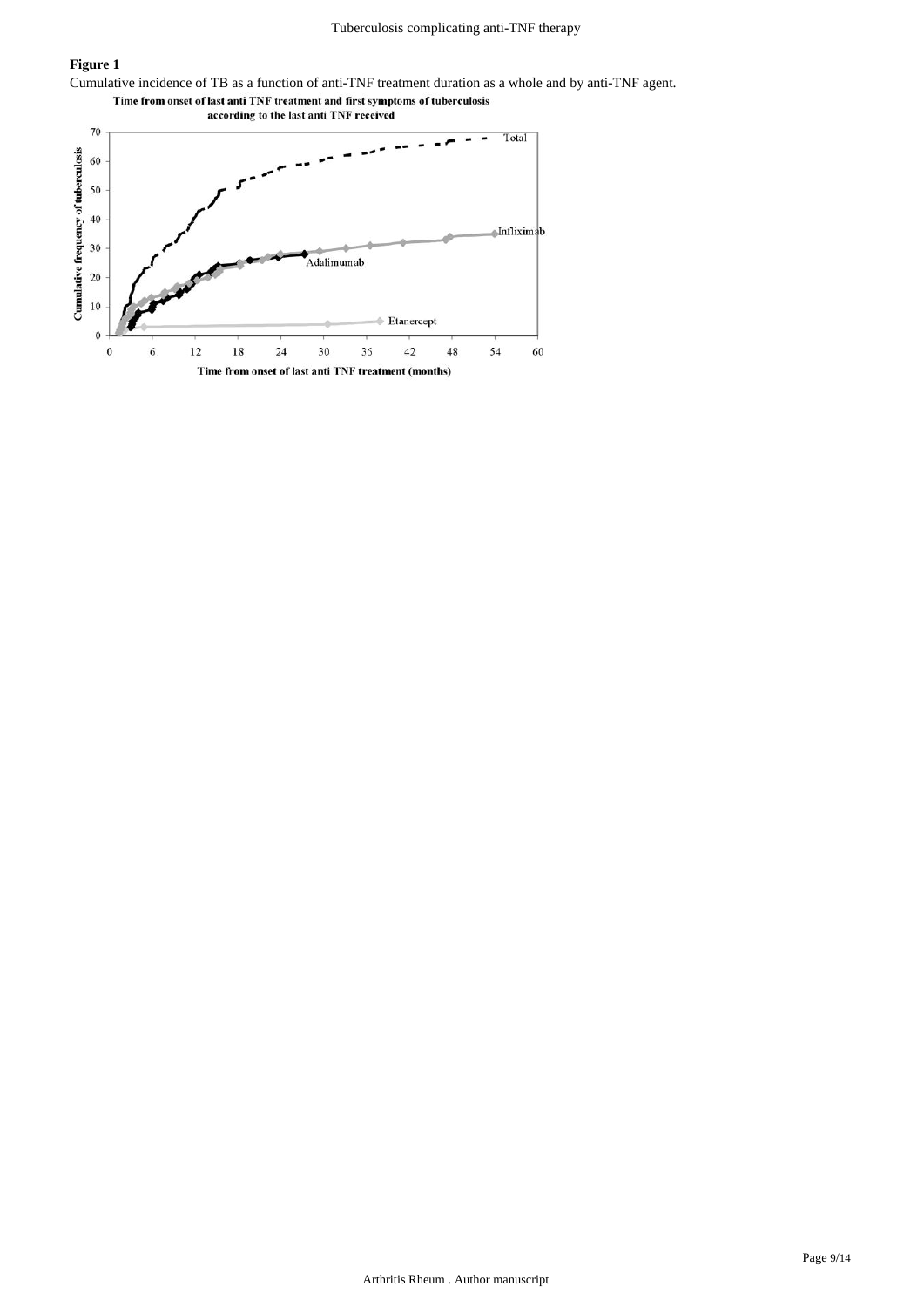#### **Figure 2**

Analysis of the estimation of the SIR for the risk of TB, whatever the anti-TNF agent, and according to the anti-TNF agent received and the underlying inflammatory disease

n is the number of cases involved in the calculation (numerator of the incidence rate).The plot size relates to the number of patients treated involved in the calculation (denominator of the incidence rate).



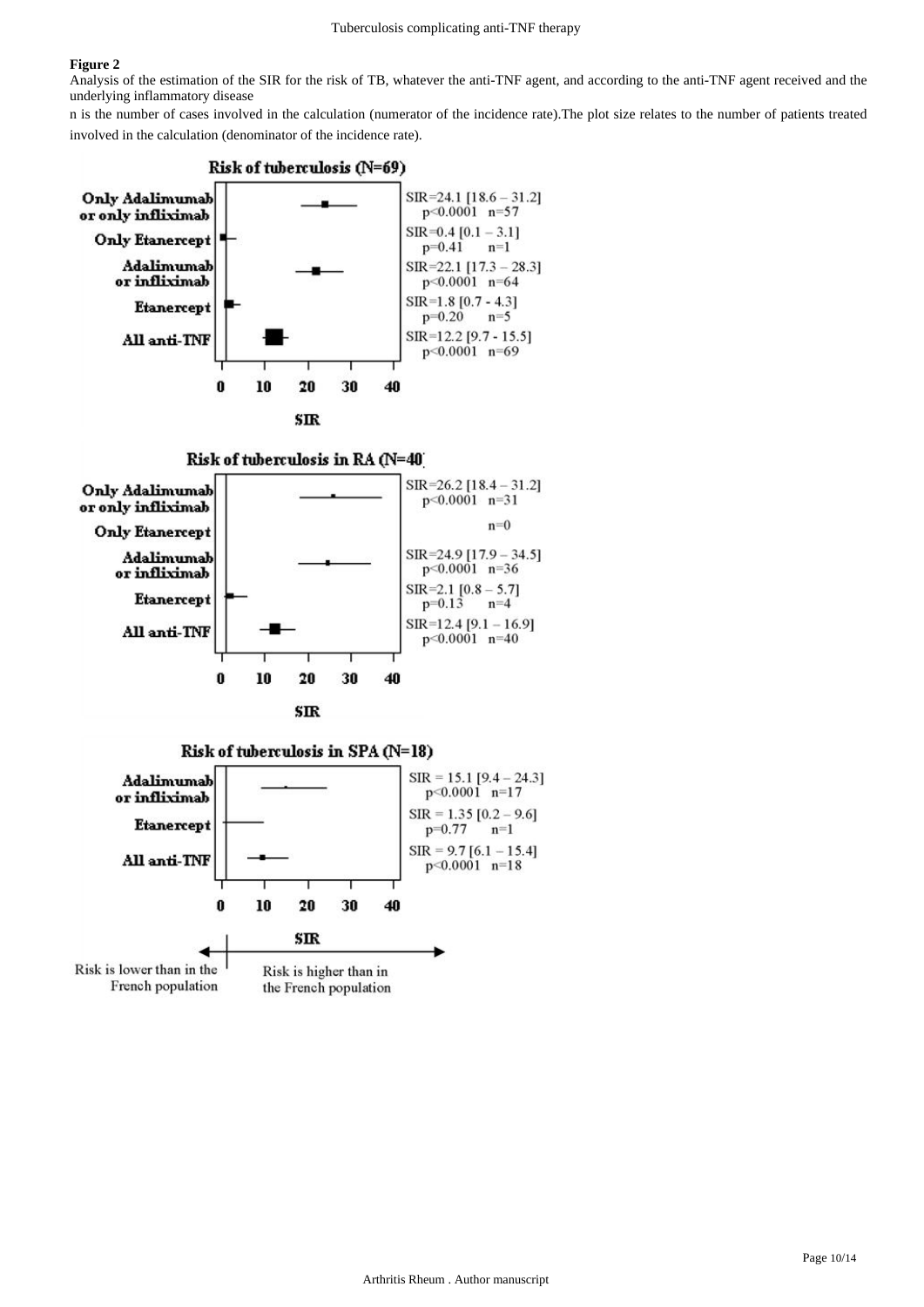## **Figure 3**

Sensitivity analysis of the results of the case-control analysis

odds ratios (OR) from multivariate analysis for the risk of being treated with adalimumab or infliximab rather than with etanercept. n is the number of cases involved in the calculation. The plot size relates to the number of patients treated involved in the calculation.

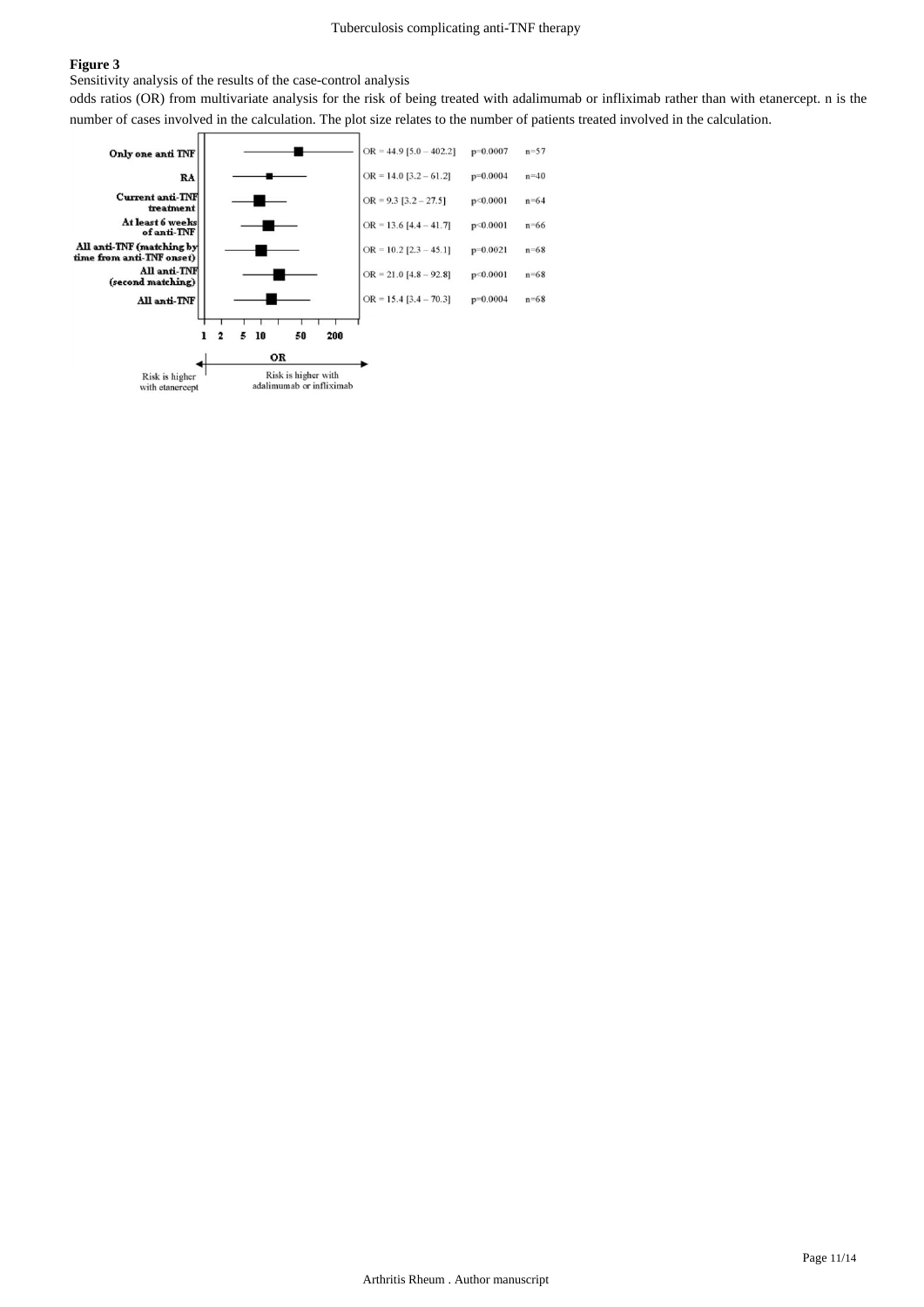## **Table 1**

Characteristics of the cases of tuberculosis (TB)

|                                                                  | TB cases $(n=69)$      |
|------------------------------------------------------------------|------------------------|
| Age (years)                                                      | $58.5 \pm 15.4$ (61.0) |
| Sex (female)                                                     | 43 (62.3%)             |
| Born in a tuberculosis endemic area                              | 14 (20.3%)             |
| <b>Underlying inflammatory disease</b>                           |                        |
| Rheumatoid arthritis                                             | 40 (58.0%)             |
| Spondylarthopathy                                                | 18 (26.1%)             |
| Ankylosing spondylitis                                           | 15                     |
| Psoriatic arthritis                                              | 3                      |
| Crohn's disease or ulcerative colitis                            | $9(13.0\%)$            |
| Psoriasis                                                        | $1(1.4\%)$             |
| Behçet's disease                                                 | $1(1.4\%)$             |
| Duration of the underlying inflammatory disease (years)          | $11.2 \pm 8.8$ (8.3)   |
| <b>Anti-TNF</b> treatment                                        |                        |
| Only one anti-TNF agent received                                 | 58 (84.1%)             |
| Two anti-TNF agents received successively                        | $10(14.5\%)$           |
| Three Two anti-TNF agents received successively                  | $1(1.4\%)$             |
| Last anti-TNF agent received                                     |                        |
| Adalimumab                                                       | 28 (40.6%)             |
| Etanercept                                                       | 5(7.2%)                |
| Infliximab                                                       | 36 (52.2%)             |
| <b>Ever used Adalimumab</b>                                      | 30 (43.5%)             |
| <b>Ever used Etanercept</b>                                      | $10(14.5\%)$           |
| <b>Ever used Infliximab</b>                                      | 41 (59.4%)             |
| Time since first anti-TNF treatment start $\frac{S}{S}$ (months) | $15.9 \pm 14.4$ (12.0) |
| Time since last anti-TNF treatment start $\frac{S}{S}$ (months)  | $13.3 \pm 12.4$ (9.9)  |
| Immunosuppressive DMARDs during the last year                    | 53 (76.8%)             |
| Steroids during the last year                                    | 43 (62.3%)             |
| $Steroids > 10$ mg/day or boluses                                | 20(29.0)               |
| Continuous variables are in mean $\pm$ SD (median).              |                        |

Categorized variables are in no, (%).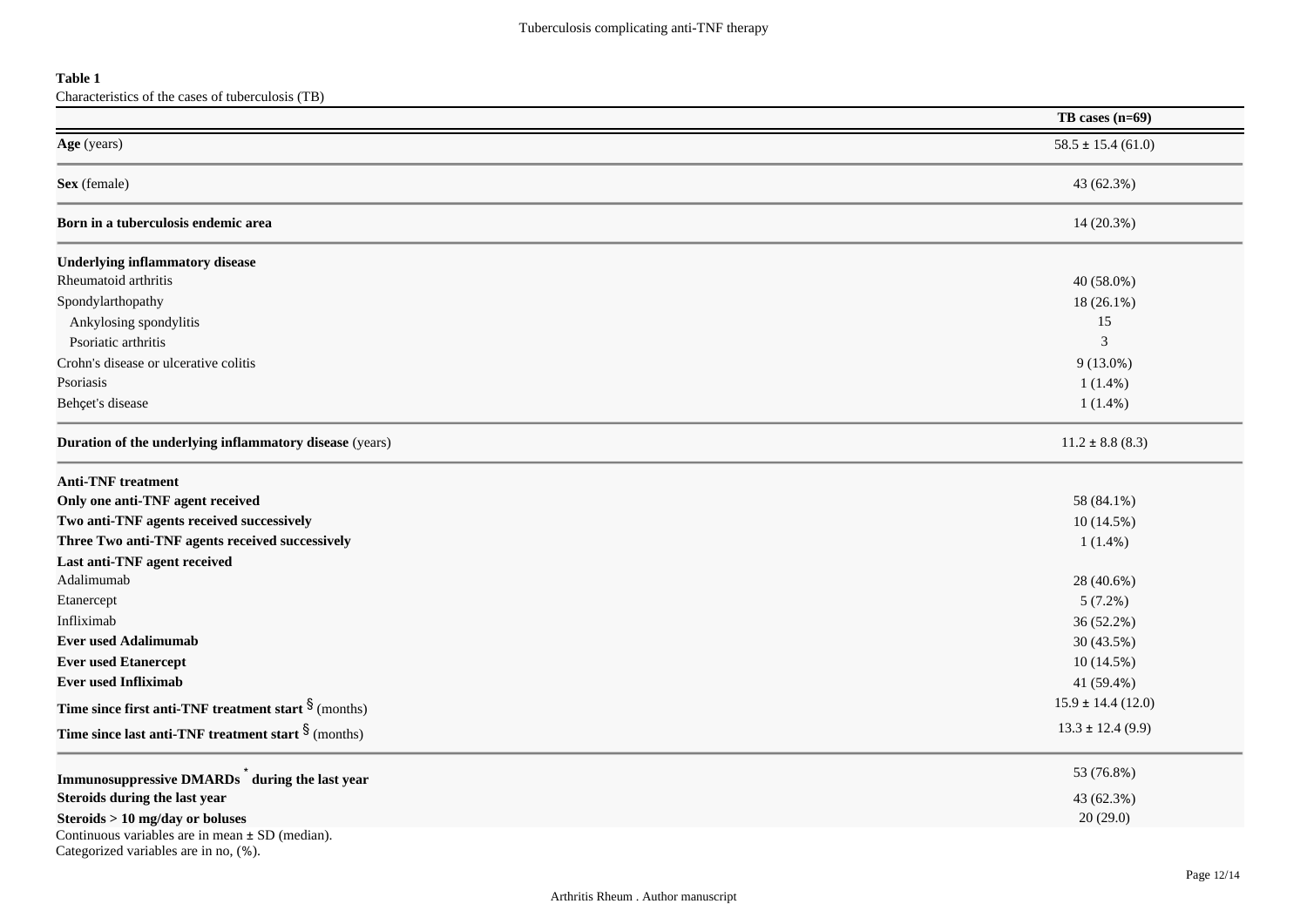§ Time from onset of first/last anti-TNF treatment to first symptoms of TB, time from onset of last anti-TNF treatment.

\* immunosuppressive disease-modifying anti-rheumatic drugs (DMARDs): at least one among cellcept, chlorambucil, ciclosporin, cychlophosphamid, mercaptopurine, mycophenolate mofetil, methotrexate, leflunomide, azathioprine, abatacept, anakinra, cortolizumab, CTLA4 Ig, rituximab.

## **Table 2**

Risk factors of TB for patients receiving anti-TNF therapy (univariate analysis)

|                                                            | TB cases $(n=68)$ | Controls $(n=136)$ | OR [95% CI]            | p value |
|------------------------------------------------------------|-------------------|--------------------|------------------------|---------|
| Age (for a 10 year-increase)                               | 58.3 (15.5)       | 52.6(16.3)         | $1.35$ [1.08 - 1.68]   | 0.008   |
| Born in a tuberculosis endemic area                        |                   |                    |                        |         |
| No                                                         | 54 (79.4%)        | 128 (94.1%)        | $\mathbf{1}$           | 0.005   |
| Yes                                                        | $14(20.6\%)$      | $8(5.9\%)$         | $3.50$ [1.47 – 8.34]   |         |
| Duration of the underlying inflammatory disease (years)    | 11.4(8.8)         | 13.6(11.1)         | $0.98$ [0.95 - 1.01]   | 0.11    |
| Tuberculin skin test diameter at screening                 |                   |                    |                        |         |
| $< 5$ mm                                                   | 30(66.7%)         | 80 (77.7%)         | 1                      | 0.38    |
| 5 to 10 mm                                                 | $11(24.4\%)$      | 13 (12.6%)         | $2.04$ [0.74 - 5.60]   |         |
| $>10$ mm                                                   | $4(8.9\%)$        | 10(9.7%)           | $1.47$ [0.37 - 5.73]   |         |
| Chest x-ray findings in favor of TB sequellae at screening |                   |                    |                        |         |
| No                                                         | 50 (90.9%)        | 90 (96.8%)         | 1                      | 0.07    |
| Yes                                                        | $5(9.1\%)$        | $3(3.2\%)$         | $4.59$ [0.88 - 23.84]  |         |
| Last anti-TNF agent received                               |                   |                    |                        |         |
| Etanercept                                                 | 5(7.4%)           | 64 (47.1%)         | 1                      | < 0.001 |
| Adalimumab                                                 | 28 (41.2%)        | $22(16.2\%)$       | $21.03$ [4.86 – 91.12] |         |
| Infliximab                                                 | 35 (51.5%)        | 50 (36.8%)         | $17.55$ [3.83 - 80.53] |         |
| Last anti-TNF agent received                               |                   |                    |                        |         |
| Etanercept                                                 | 5(7.4%)           | 64 (47.1%)         | 1                      | < 0.001 |
| Adalimumab or infliximab                                   | 63 (92.6%)        | 72 (52.9%)         | $19.67$ [4.70 - 81.27] |         |
| Time from onset of first anti-TNF treatment $*$ (months)   |                   |                    |                        |         |
| $\geq 1$ year                                              | 33 (48.5%)        | 103 (75.7%)        | -1                     | < 0.001 |
| $< 1$ year                                                 | 35 (51.5%)        | 33 (24.3%)         | $3.43$ [1.73 – 6.81]   |         |
| <b>DMARDs</b> during the last year                         |                   |                    |                        |         |
| None or nonimmunosuppressiv                                |                   |                    | 1                      | 0.52    |
| Immunosuppressive <sup>®</sup>                             |                   |                    | 1.24 [0.65; 2.36]      |         |
| Steroids during the last year                              |                   |                    |                        |         |
| No                                                         | 26 (38.2%)        | 66 (48.5%)         | 1                      | 0.13    |
| Yes                                                        | 42 (61.8%)        | 70 (51.5%)         | $1.67$ [0.86 - 3.26]   |         |
| Steroids $> 10$ mg/day or boluses during the last year     |                   |                    |                        |         |
| No                                                         | 48 (70.6%)        | 112 (82.4%)        |                        | 0.05    |
| Yes                                                        | 20 (29.4%)        | 24 (17.6%)         | $2.08$ [1.00 - 4.34]   |         |
| Continuous variable are in mean (CD)                       |                   |                    |                        |         |

Continuous variables are in mean (SD).

Categorized variables are in no, (%). OR: odds ratio